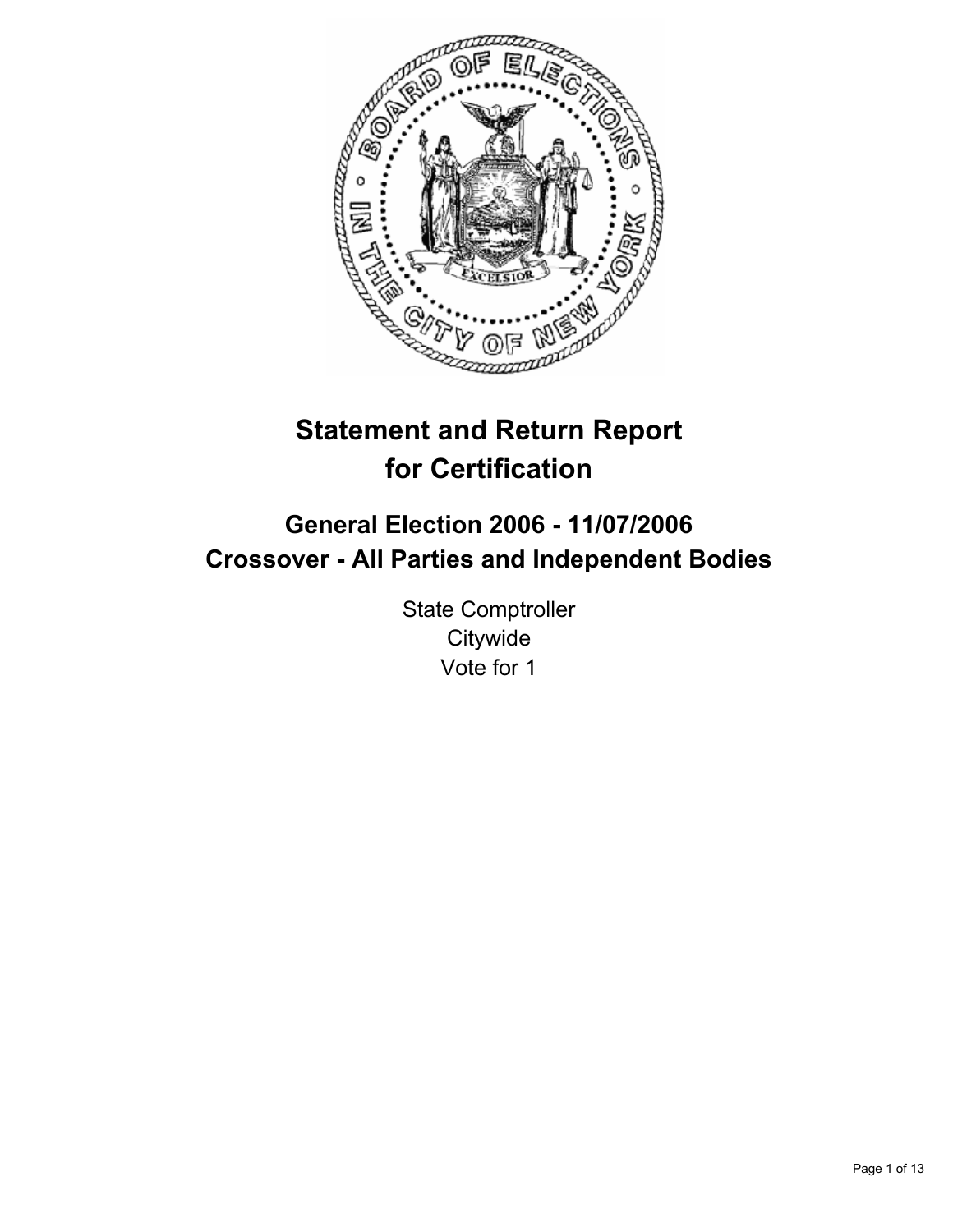

## **New York County**

| <b>PUBLIC COUNTER</b>                  | 352,354                 |  |
|----------------------------------------|-------------------------|--|
| <b>EMERGENCY</b>                       | 1,051                   |  |
| ABSENTEE/MILITARY                      | 9,304                   |  |
| AFFIDAVIT                              | 10,803                  |  |
| <b>Total Ballots</b>                   | 378,328                 |  |
| J CHRISTOPHER CALLAGHAN (REPUBLICAN)   | 50,856                  |  |
| ALAN G HEVESI (DEMOCRATIC)             | 215,178                 |  |
| ALAN G HEVESI (INDEPENDENCE)           | 7,238                   |  |
| J CHRISTOPHER CALLAGHAN (CONSERVATIVE) | 4,305                   |  |
| ALAN G HEVESI (WORKING FAMILIES)       | 22,413                  |  |
| JULIA WILLEBRAND (GREEN)               | 14,526                  |  |
| JOHN J CAIN (LIBERTARIAN)              | 3,561                   |  |
| WILLIE COTTON (SOCIALIST WORKERS)      | 2,109                   |  |
| AMY ROTH (WRITE-IN)                    | 1                       |  |
| ANDREW ERISTOFF (WRITE-IN)             | 1                       |  |
| ARTHUR LEVITT (WRITE-IN)               | 1                       |  |
| <b>BEATRICE OKUN (WRITE-IN)</b>        | $\mathbf{1}$            |  |
| CARL MCCALL (WRITE-IN)                 | 2                       |  |
| CAROL LEE (WRITE-IN)                   | 1                       |  |
| CAROLYN CONABOY (WRITE-IN)             | 1                       |  |
| CHRISTOPHER DOUVOS (WRITE-IN)          | 1                       |  |
| CHUCK ZLATKIN (WRITE-IN)               | 1                       |  |
| CYNTHIA SCRUDATO (WRITE-IN)            | 1                       |  |
| DEREK JETER (WRITE-IN)                 | 1                       |  |
| DEVORAH ROSE (WRITE-IN)                | 1                       |  |
| DIMAS LIZARDO (WRITE-IN)               | 1                       |  |
| DIXIE HATHAWAY (WRITE-IN)              | 1                       |  |
| DONALD TRUMP (WRITE-IN)                | $\overline{\mathbf{c}}$ |  |
| ED PRICE (WRITE-IN)                    | $\mathbf{1}$            |  |
| EDWARD HAMPTON (WRITE-IN)              | 1                       |  |
| EUGENE BUTLER (WRITE-IN)               | 1                       |  |
| EVAN FREEDMAN (WRITE-IN)               | 1                       |  |
| EVAN SHAPIRO (WRITE-IN)                | 1                       |  |
| <b>GREGORY WASHINGTON (WRITE-IN)</b>   | 1                       |  |
| HARRISON GOLDIN (WRITE-IN)             | 1                       |  |
| HOPE CRAWFORD (WRITE-IN)               | 1                       |  |
| JAMES SCOTT MERRIL (WRITE-IN)          | 1                       |  |
| JESSICA SCHULTZ (WRITE-IN)             | 1                       |  |
| JOHN FASO (WRITE-IN)                   | 1                       |  |
| JOHN RUFER (WRITE-IN)                  | 1                       |  |
| KATHERINE RODRIGUEZ (WRITE-IN)         | 1                       |  |
| LENNARD MCNEIL (WRITE-IN)              | 1                       |  |
| LULA URQUHART (WRITE-IN)               | 1                       |  |
| LUTHER BROWN (WRITE-IN)                | 1                       |  |
| MARY MANGIONE (WRITE-IN)               | 1                       |  |
| MAURICE CHANE (WRITE-IN)               | 1                       |  |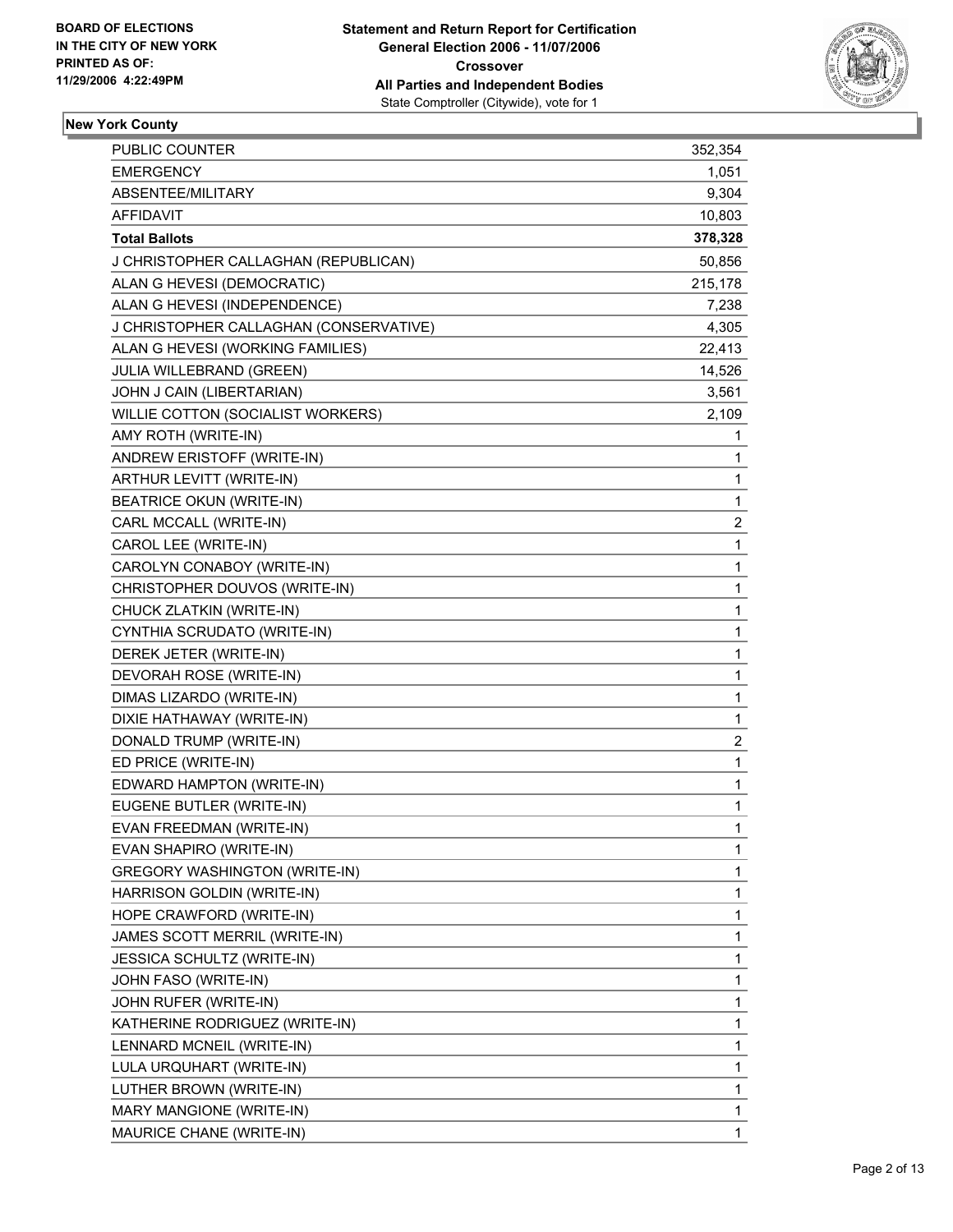

#### **New York County**

| <b>MERCEDES FANCHIN (WRITE-IN)</b> | 1              |
|------------------------------------|----------------|
| MICHAEL BLOOMBERG (WRITE-IN)       | 1              |
| MICHAEL CRONMILLER (WRITE-IN)      |                |
| MICKEY MOUSE (WRITE-IN)            |                |
| NO ENDORSEMENT (WRITE-IN)          |                |
| NONE (WRITE-IN)                    | 1              |
| PHIL BOID STUDGE (WRITE-IN)        | 1              |
| RICHARD FUHRMANN (WRITE-IN)        | 1              |
| RICHARD MALETSKY (WRITE-IN)        | 1              |
| RICHARD SELMAN (WRITE-IN)          | 1              |
| ROGERIO RIBEIRO (WRITE-IN)         |                |
| SHEELAH FERNBURG (WRITE-IN)        |                |
| SHEILA CAHILL (WRITE-IN)           | $\overline{2}$ |
| SIMCHA FELDER (WRITE-IN)           | 1              |
| SOMEONE ELSE (WRITE-IN)            |                |
| THOMAS SUOZZI (WRITE-IN)           | 1              |
| TOM SUOZZI (WRITE-IN)              | 1              |
| WILLIAM C THOMPSON (WRITE-IN)      | 1              |
| WILLIAM LIPTON (WRITE-IN)          |                |
| WILLIAM MULROW (WRITE-IN)          |                |
| WILLIAM THOMPSON (WRITE-IN)        | 4              |
| WILLIE COTTON (WRITE-IN)           |                |
| <b>Total Votes</b>                 | 320,247        |
| Unrecorded                         | 58,081         |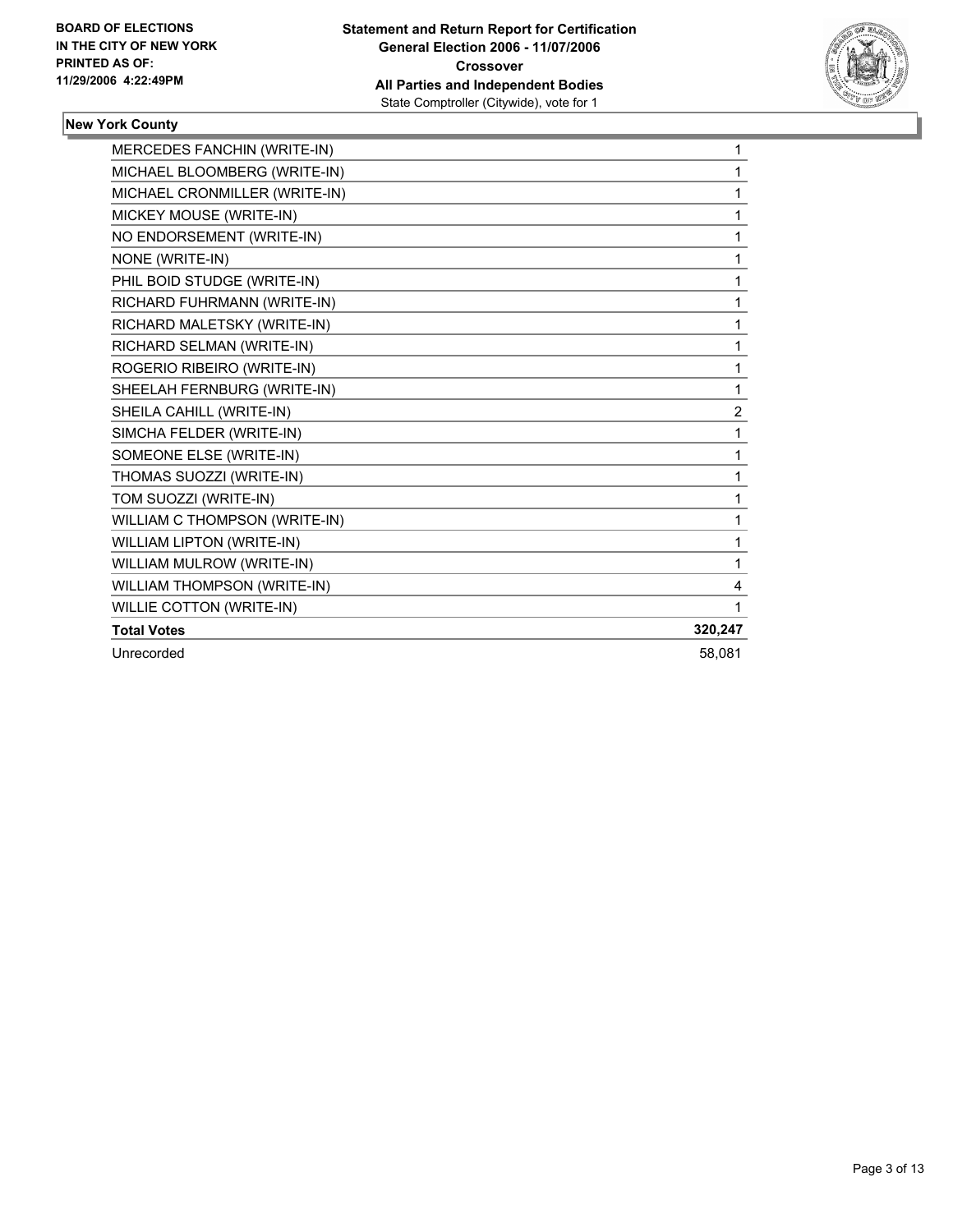

#### **Bronx County**

| <b>PUBLIC COUNTER</b>                  | 177,379 |
|----------------------------------------|---------|
| <b>EMERGENCY</b>                       | 356     |
| ABSENTEE/MILITARY                      | 3,631   |
| <b>AFFIDAVIT</b>                       | 4,307   |
| <b>Total Ballots</b>                   | 186,383 |
| J CHRISTOPHER CALLAGHAN (REPUBLICAN)   | 15,584  |
| ALAN G HEVESI (DEMOCRATIC)             | 112,761 |
| ALAN G HEVESI (INDEPENDENCE)           | 3,009   |
| J CHRISTOPHER CALLAGHAN (CONSERVATIVE) | 3,057   |
| ALAN G HEVESI (WORKING FAMILIES)       | 6,088   |
| JULIA WILLEBRAND (GREEN)               | 1,874   |
| JOHN J CAIN (LIBERTARIAN)              | 751     |
| WILLIE COTTON (SOCIALIST WORKERS)      | 1,008   |
| JAMES GILMORE (WRITE-IN)               | 1       |
| JAY-Z(SEANCARTER) (WRITE-IN)           |         |
| JEROME CAMARDA (WRITE-IN)              |         |
| JOHN FASO (WRITE-IN)                   | 1       |
| MARIO MORALES (WRITE-IN)               |         |
| PATRICK BUCHANAN (WRITE-IN)            | 1       |
| SANDRA SERRANO (WRITE-IN)              |         |
| <b>Total Votes</b>                     | 144,139 |
| Unrecorded                             | 42,244  |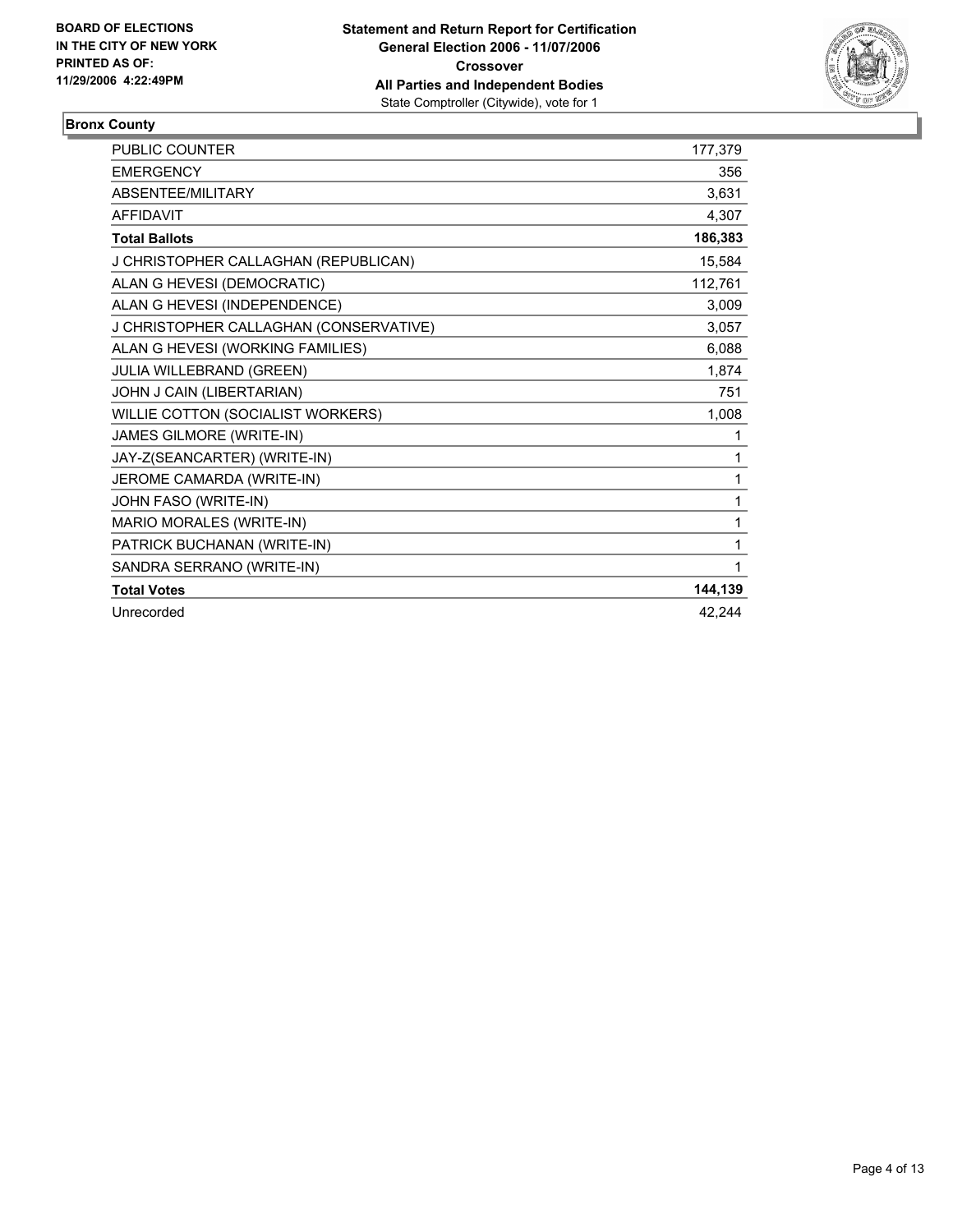

#### **Kings County**

| <b>PUBLIC COUNTER</b>                  | 351,203                 |  |
|----------------------------------------|-------------------------|--|
| <b>EMERGENCY</b>                       | 1,799                   |  |
| ABSENTEE/MILITARY                      | 6,496                   |  |
| <b>AFFIDAVIT</b>                       | 7,438                   |  |
| <b>Total Ballots</b>                   | 368,512                 |  |
| J CHRISTOPHER CALLAGHAN (REPUBLICAN)   | 40,724                  |  |
| ALAN G HEVESI (DEMOCRATIC)             | 208,329                 |  |
| ALAN G HEVESI (INDEPENDENCE)           | 7,258                   |  |
| J CHRISTOPHER CALLAGHAN (CONSERVATIVE) | 6,696                   |  |
| ALAN G HEVESI (WORKING FAMILIES)       | 22,657                  |  |
| JULIA WILLEBRAND (GREEN)               | 10,271                  |  |
| JOHN J CAIN (LIBERTARIAN)              | 2,067                   |  |
| WILLIE COTTON (SOCIALIST WORKERS)      | 1,736                   |  |
| ADAM GREEN (WRITE-IN)                  | 4                       |  |
| AL SHARPTON (WRITE-IN)                 | 1                       |  |
| ALFRED E. NEWMAN (WRITE-IN)            | 1                       |  |
| ALLEN S. POPPER (WRITE-IN)             | 1                       |  |
| ALTON MADDOL (WRITE-IN)                | 1                       |  |
| BENJAMIN BRANDLER (WRITE-IN)           | 1                       |  |
| BRIAN MALAVAHLY (WRITE-IN)             | 1                       |  |
| C. VERNON MASON (WRITE-IN)             | 1                       |  |
| CARL MCCALL (WRITE-IN)                 | 1                       |  |
| CHARLES BARRON (WRITE-IN)              | 3                       |  |
| CHRIS SLATTERY (WRITE-IN)              | 1                       |  |
| DANIEL MAGRINO (WRITE-IN)              | 1                       |  |
| DEREK JETER (WRITE-IN)                 | 1                       |  |
| DION BACCUS (WRITE-IN)                 | 1                       |  |
| ELIZABETH HOLTZMAN (WRITE-IN)          | 1                       |  |
| FELIX W. ORTIZ JR (WRITE-IN)           | $\overline{\mathbf{c}}$ |  |
| FRED SMITH (WRITE-IN)                  | 1                       |  |
| HARRIET TUBMAN (WRITE-IN)              | 1                       |  |
| HARRY GRUEN (WRITE-IN)                 | 1                       |  |
| HELMAN BROOK (WRITE-IN)                | 1                       |  |
| JACKIE GIORGI (WRITE-IN)               | 1                       |  |
| JIM DIMINT (WRITE-IN)                  | 1                       |  |
| JOAN BRAUNSTEIN (WRITE-IN)             | 1                       |  |
| JOHN CROTTY (WRITE-IN)                 | 1                       |  |
| JOHN J. FASO (WRITE-IN)                | 1                       |  |
| JOSEPH MANCINO (WRITE-IN)              | 1                       |  |
| KIRIK A. PARKS (WRITE-IN)              | 1                       |  |
| LAURA GRITTENS (WRITE-IN)              | 1                       |  |
| LUMY MICHELLE ROLLEY (WRITE-IN)        | 1                       |  |
| MAMIA ABUI JARH (WRITE-IN)             | 1                       |  |
| MARK GREEN (WRITE-IN)                  | 2                       |  |
| MELISSA GLASS (WRITE-IN)               | 1                       |  |
| MICHELE MCMANUS (WRITE-IN)             | 1                       |  |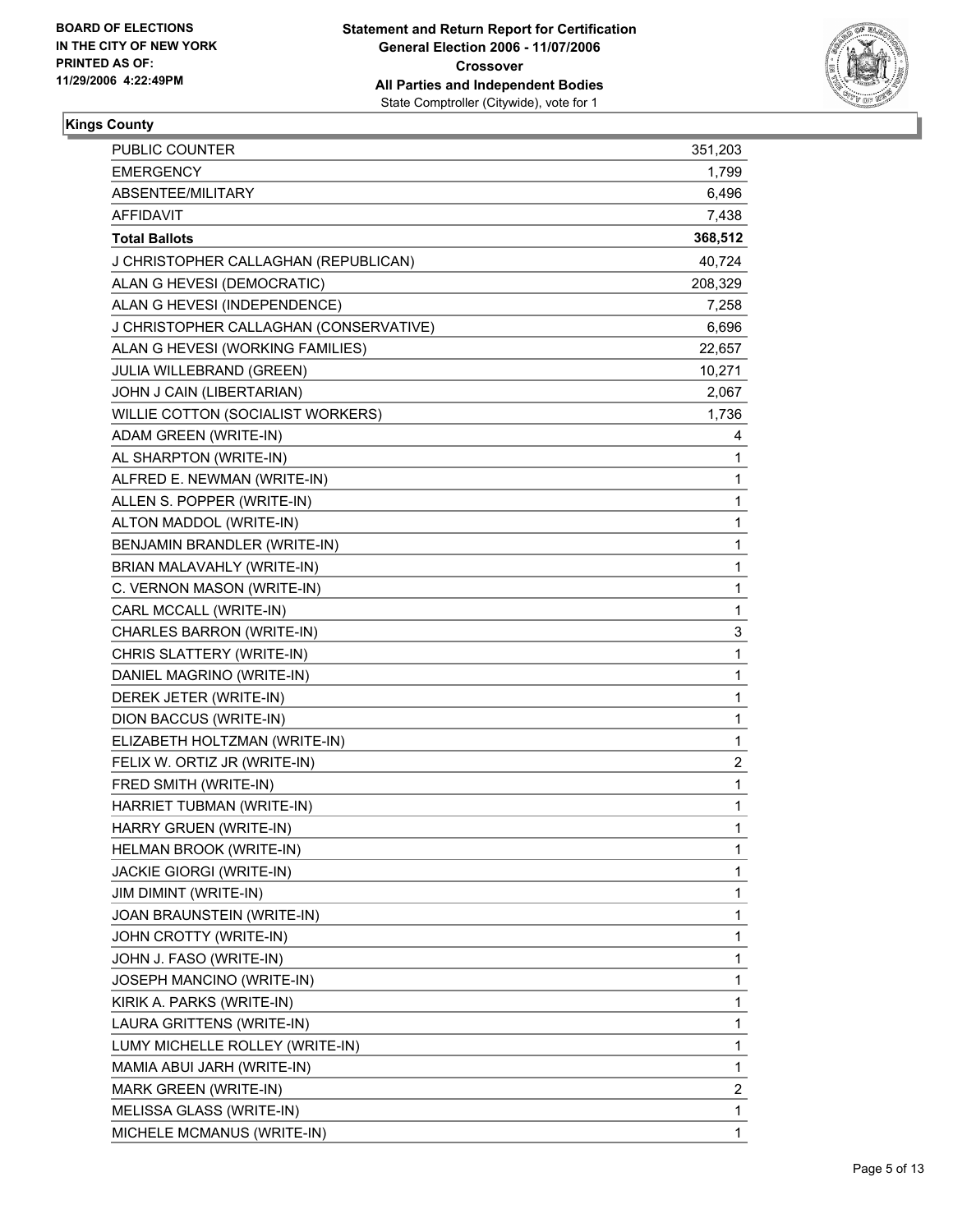

### **Kings County**

| MICKEY MOUSE (WRITE-IN)         | 2       |
|---------------------------------|---------|
| MICLRY MOUGE (WRITE-IN)         |         |
| NANNCY KALEDA (WRITE-IN)        |         |
| OLUFEMI ADAMS (WRITE-IN)        |         |
| PAUL DANN (WRITE-IN)            | 5       |
| PEARL N. GOLDSTEIN (WRITE-IN)   |         |
| PETER SLOAN (WRITE-IN)          |         |
| ROTTEN FISH (WRITE-IN)          |         |
| RYAN BENNT (WRITE-IN)           |         |
| S MILSTEIN (WRITE-IN)           |         |
| SAM BOZIER (WRITE-IN)           |         |
| SEAN PATRICK MALONEY (WRITE-IN) |         |
| SHEILA CAHILL (WRITE-IN)        |         |
| STEPHEN MYERS (WRITE-IN)        |         |
| TAMIKA JOYCEE SHELL (WRITE-IN)  |         |
| TINA F. GRAY (WRITE-IN)         |         |
| WILLIAM THOMPSON (WRITE-IN)     | 3       |
| <b>Total Votes</b>              | 299,802 |
| Unrecorded                      | 68,710  |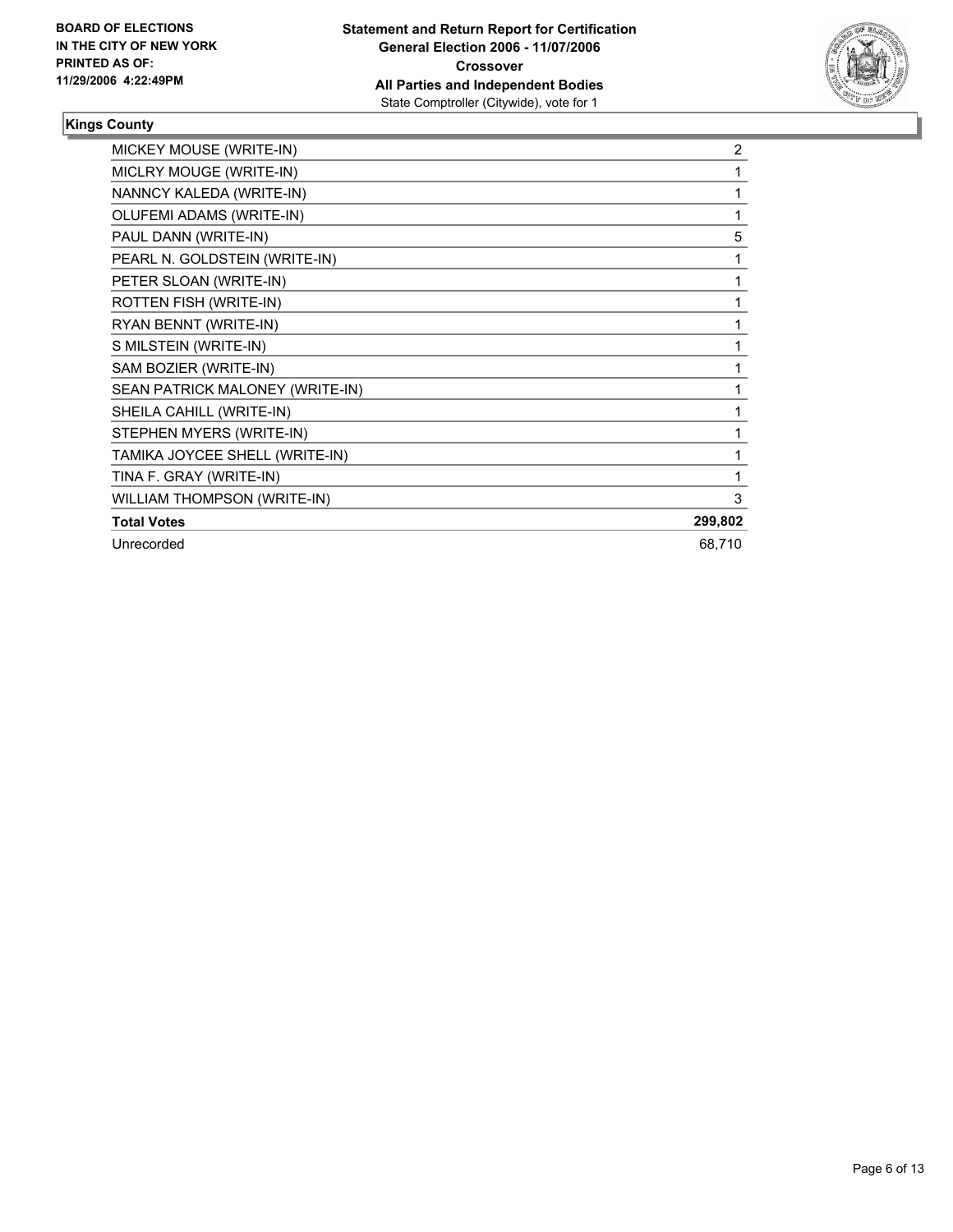

#### **Queens County**

| <b>PUBLIC COUNTER</b>                  | 317,520          |
|----------------------------------------|------------------|
| <b>EMERGENCY</b>                       | 663              |
| ABSENTEE/MILITARY                      | 6,142            |
| AFFIDAVIT                              | 4,889            |
| <b>Total Ballots</b>                   | 330,641          |
| J CHRISTOPHER CALLAGHAN (REPUBLICAN)   | 50,957           |
| ALAN G HEVESI (DEMOCRATIC)             | 193,545          |
| ALAN G HEVESI (INDEPENDENCE)           | 6,815            |
| J CHRISTOPHER CALLAGHAN (CONSERVATIVE) | 7,718            |
| ALAN G HEVESI (WORKING FAMILIES)       | 9,501            |
| JULIA WILLEBRAND (GREEN)               | 5,445            |
| JOHN J CAIN (LIBERTARIAN)              | 1,689            |
| WILLIE COTTON (SOCIALIST WORKERS)      | 1,079            |
| AL SHARPTON (WRITE-IN)                 | $\mathbf{1}$     |
| ALLAN JENNINGS (WRITE-IN)              | $\boldsymbol{2}$ |
| ANTHONY PELLICCI (WRITE-IN)            | 1                |
| BARRY ERDOS (WRITE-IN)                 | 1                |
| BETSEY GOTTBAUM (WRITE-IN)             | 1                |
| BILL CLINTON (WRITE-IN)                | 1                |
| <b>BLOOMBERG (WRITE-IN)</b>            | 1                |
| CAROLE SCHARF (WRITE-IN)               | 1                |
| CASEY (WRITE-IN)                       | 1                |
| CRANDALL ROGERS (WRITE-IN)             | 1                |
| <b>CUOMO (WRITE-IN)</b>                | 1                |
| <b>CUOMOS ANDREW (WRITE-IN)</b>        | 1                |
| DAVID BERGENFELD (WRITE-IN)            | 1                |
| DAVID WEPRIN (WRITE-IN)                | 1                |
| DOUG HAYDEN (WRITE-IN)                 | 1                |
| ELIZABETH HOLTZMAN (WRITE-IN)          | 1                |
| ELMER FUDD (WRITE-IN)                  | 1                |
| EVAN FREEDMAN (WRITE-IN)               | 1                |
| HAROLD M. SCHULTZ (WRITE-IN)           | 1                |
| HAROLD SCHULTZ (WRITE-IN)              | 1                |
| HEVESI (WRITE-IN)                      | 1                |
| HOWARD KWAIT (WRITE-IN)                | 1                |
| JENKINS (WRITE-IN)                     | 1                |
| JOHN FASO (WRITE-IN)                   | 1                |
| JULIA WITTBRAND (WRITE-IN)             | 1                |
| KENNETH DELLEQUILA (WRITE-IN)          | 1                |
| KEVIN CHAN (WRITE-IN)                  | 1                |
| MARK GREEN (WRITE-IN)                  | 1                |
| MARY C CRONIN (WRITE-IN)               | 1                |
| MAURICE LEHON (WRITE-IN)               | 1                |
| NEITHER (WRITE-IN)                     | 1                |
| NEITHER ASSHOLE (WRITE-IN)             | 1                |
| NELL KLEIN (WRITE-IN)                  | 1                |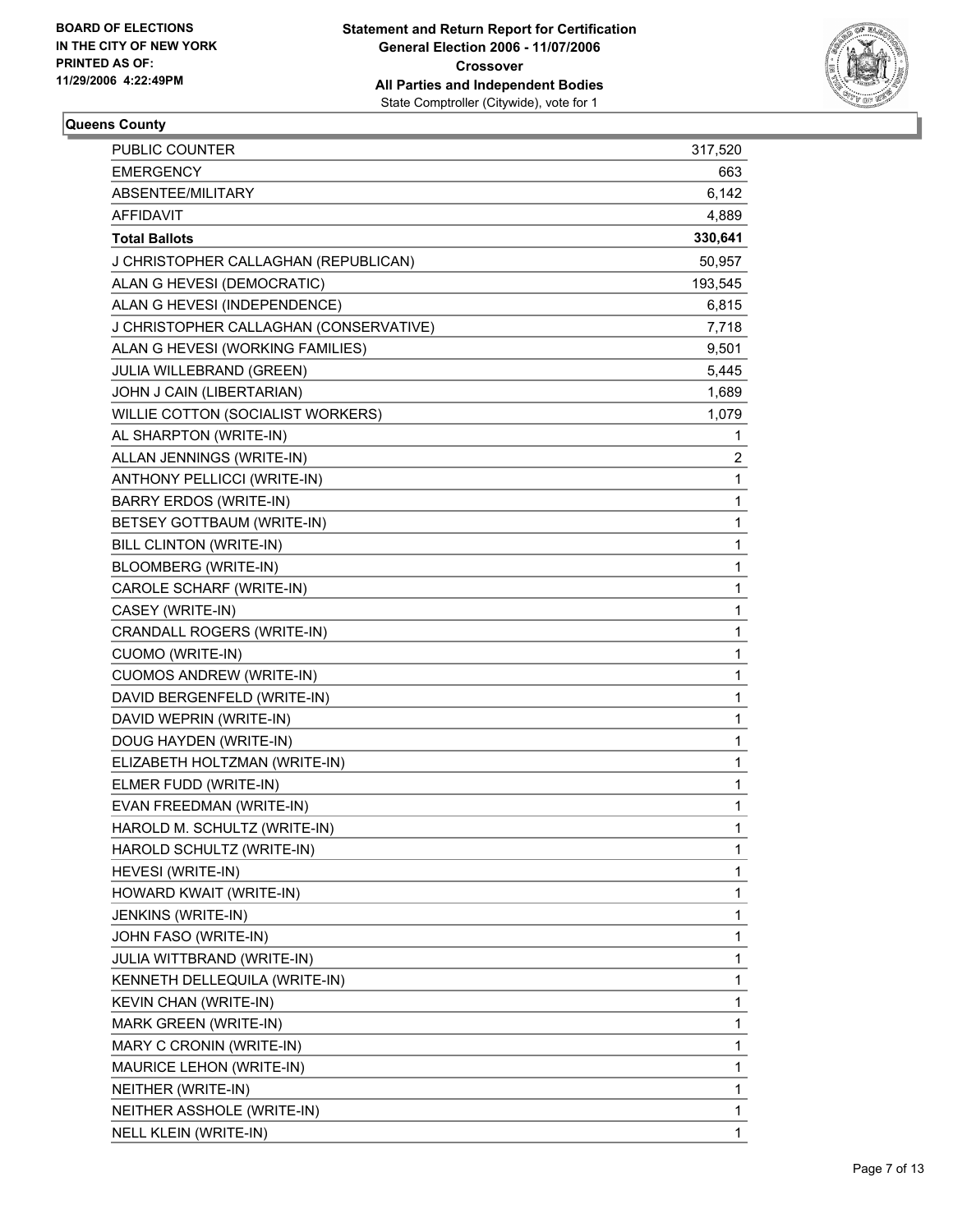

#### **Queens County**

| NONE (WRITE-IN)             | ົ       |
|-----------------------------|---------|
| OMAR MINAYA (WRITE-IN)      |         |
| PROTEST (WRITE-IN)          |         |
| RUDY GIULIANI (WRITE-IN)    |         |
| RUDY JULIANI (WRITE-IN)     |         |
| SCROOGE MC DUCK (WRITE-IN)  |         |
| SHARON BRONER (WRITE-IN)    |         |
| SIMON BOLIVAR (WRITE-IN)    |         |
| WILLIAM THOMPSON (WRITE-IN) |         |
| WILLIE BLY (WRITE-IN)       |         |
| <b>Total Votes</b>          | 276,794 |
| Unrecorded                  | 53.847  |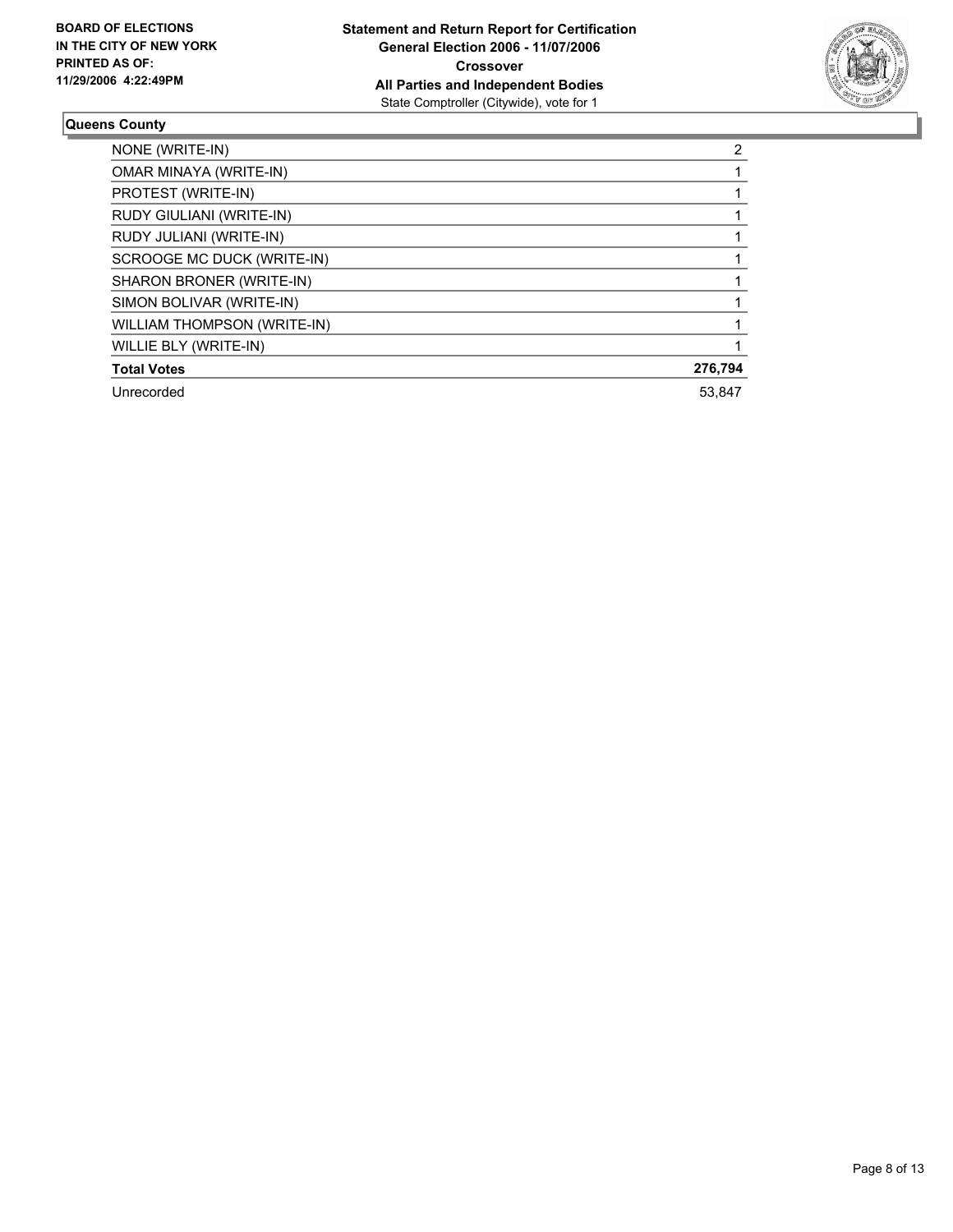

#### **Richmond County**

| <b>EMERGENCY</b><br>72                          |                         |
|-------------------------------------------------|-------------------------|
|                                                 |                         |
| ABSENTEE/MILITARY<br>2,669                      |                         |
| <b>AFFIDAVIT</b><br>1,064                       |                         |
| <b>Total Ballots</b><br>85,627                  |                         |
| J CHRISTOPHER CALLAGHAN (REPUBLICAN)<br>26,875  |                         |
| ALAN G HEVESI (DEMOCRATIC)<br>36,870            |                         |
| ALAN G HEVESI (INDEPENDENCE)<br>2,285           |                         |
| J CHRISTOPHER CALLAGHAN (CONSERVATIVE)<br>4,026 |                         |
| ALAN G HEVESI (WORKING FAMILIES)<br>2,109       |                         |
| JULIA WILLEBRAND (GREEN)<br>1,167               |                         |
| 543<br>JOHN J CAIN (LIBERTARIAN)                |                         |
| 217<br>WILLIE COTTON (SOCIALIST WORKERS)        |                         |
| ANGELA THOMAS (WRITE-IN)                        | 1                       |
| BILLY E ALBRO (WRITE-IN)                        | 1                       |
| FRED CERVLLO (WRITE-IN)                         | 1                       |
| HOMER SIMPSON (WRITE-IN)                        | 1                       |
| KATHLEEN GORMAN (WRITE-IN)                      | 1                       |
| LEO ROLLER (WRITE-IN)                           | 1                       |
| MARIO CRESCENZO, JR. (WRITE-IN)                 | 1                       |
| MARK GREEN (WRITE-IN)                           | 1                       |
| MICHAEL J CRONMILLER (WRITE-IN)                 | $\overline{c}$          |
| 34<br>MICHAEL J. CRONMILLER (WRITE-IN)          |                         |
| MICHAEL ZAMBARDA (WRITE-IN)                     | 1                       |
| MICKEY MOUSE (WRITE-IN)                         | $\mathbf{1}$            |
| PATRICK LENIHAN (WRITE-IN)                      | $\mathbf{1}$            |
| ROBERT MINOGUE (WRITE-IN)                       | 1                       |
| STEPHEN KERRICK (WRITE-IN)                      | 1                       |
| STEPHEN PICHLER (WRITE-IN)                      | $\overline{\mathbf{c}}$ |
| THOMAS CHAPPELL (WRITE-IN)                      | $\mathbf{1}$            |
| TWEETY (WRITE-IN)                               | 1                       |
| WILLIAM C. THOMPSON, JR. (WRITE-IN)             | 1                       |
| WILLIAM T. CONROY (WRITE-IN)                    | 1                       |
| WILLIAM THOMPSON (WRITE-IN)                     | 1                       |
| <b>Total Votes</b><br>74,148                    |                         |
| Unrecorded<br>11,479                            |                         |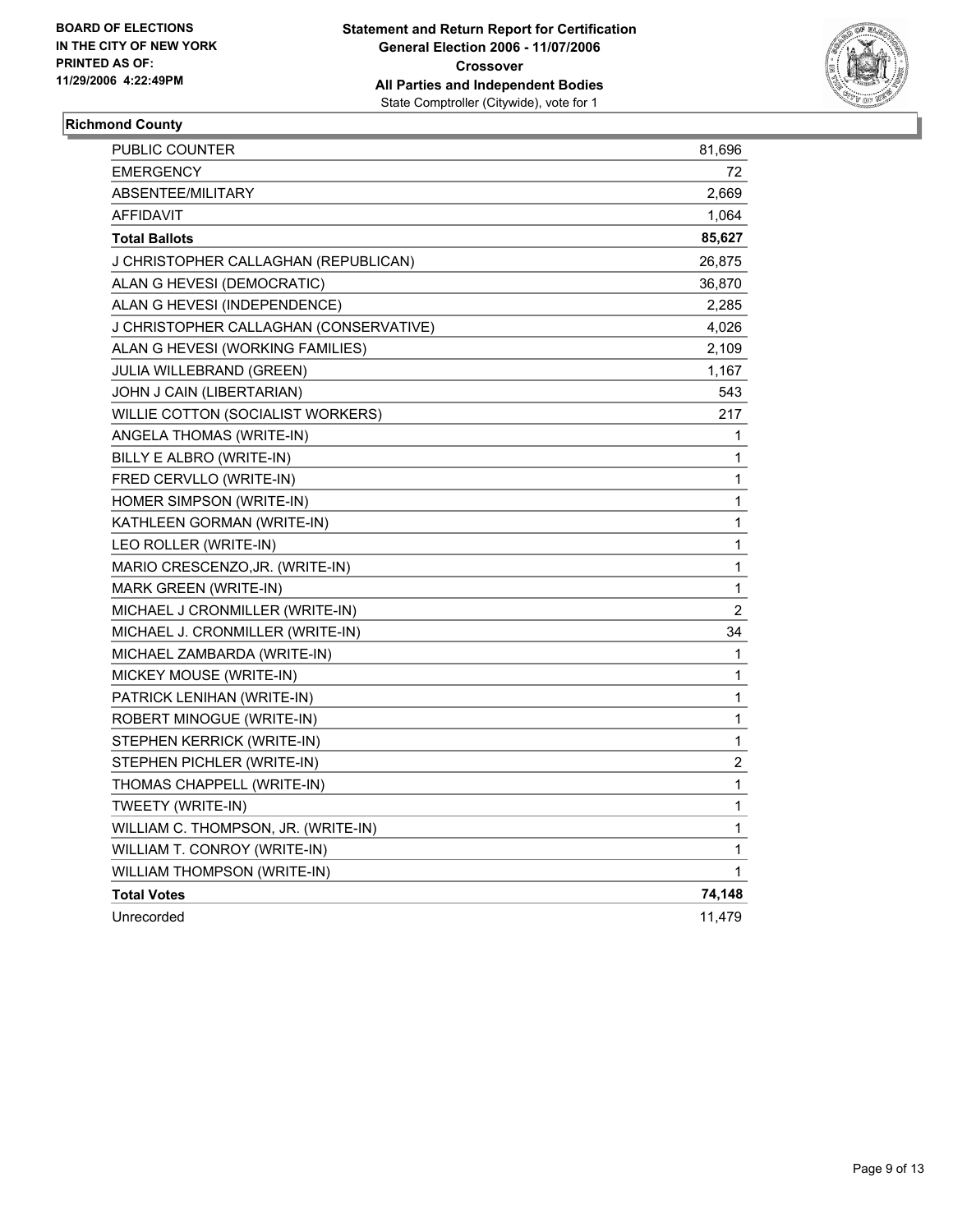

| <b>PUBLIC COUNTER</b>                  | 1,280,152               |
|----------------------------------------|-------------------------|
| <b>EMERGENCY</b>                       | 3,941                   |
| ABSENTEE/MILITARY                      | 28,242                  |
| AFFIDAVIT                              | 28,501                  |
| <b>Total Ballots</b>                   | 1,349,491               |
| J CHRISTOPHER CALLAGHAN (REPUBLICAN)   | 184,996                 |
| ALAN G HEVESI (DEMOCRATIC)             | 766,683                 |
| ALAN G HEVESI (INDEPENDENCE)           | 26,605                  |
| J CHRISTOPHER CALLAGHAN (CONSERVATIVE) | 25,802                  |
| ALAN G HEVESI (WORKING FAMILIES)       | 62,768                  |
| JULIA WILLEBRAND (GREEN)               | 33,283                  |
| JOHN J CAIN (LIBERTARIAN)              | 8,611                   |
| WILLIE COTTON (SOCIALIST WORKERS)      | 6,149                   |
| ADAM GREEN (WRITE-IN)                  | 4                       |
| AL SHARPTON (WRITE-IN)                 | $\overline{\mathbf{c}}$ |
| ALFRED E. NEWMAN (WRITE-IN)            | $\mathbf{1}$            |
| ALLAN JENNINGS (WRITE-IN)              | $\overline{\mathbf{c}}$ |
| ALLEN S. POPPER (WRITE-IN)             | 1                       |
| ALTON MADDOL (WRITE-IN)                | 1                       |
| AMY ROTH (WRITE-IN)                    | 1                       |
| ANDREW ERISTOFF (WRITE-IN)             | 1                       |
| ANGELA THOMAS (WRITE-IN)               | 1                       |
| ANTHONY PELLICCI (WRITE-IN)            | 1                       |
| ARTHUR LEVITT (WRITE-IN)               | 1                       |
| BARRY ERDOS (WRITE-IN)                 | 1                       |
| <b>BEATRICE OKUN (WRITE-IN)</b>        | 1                       |
| BENJAMIN BRANDLER (WRITE-IN)           | 1                       |
| BETSEY GOTTBAUM (WRITE-IN)             | 1                       |
| BILL CLINTON (WRITE-IN)                | 1                       |
| BILLY E ALBRO (WRITE-IN)               | 1                       |
| BLOOMBERG (WRITE-IN)                   | 1                       |
| BRIAN MALAVAHLY (WRITE-IN)             | 1                       |
| C. VERNON MASON (WRITE-IN)             | 1                       |
| CARL MCCALL (WRITE-IN)                 | 3                       |
| CAROL LEE (WRITE-IN)                   | 1                       |
| CAROLE SCHARF (WRITE-IN)               | 1                       |
| CAROLYN CONABOY (WRITE-IN)             | 1                       |
| CASEY (WRITE-IN)                       | 1                       |
| CHARLES BARRON (WRITE-IN)              | 3                       |
| CHRIS SLATTERY (WRITE-IN)              | 1                       |
| CHRISTOPHER DOUVOS (WRITE-IN)          | 1                       |
| CHUCK ZLATKIN (WRITE-IN)               | 1                       |
| CRANDALL ROGERS (WRITE-IN)             | 1                       |
| <b>CUOMO (WRITE-IN)</b>                | 1                       |
| <b>CUOMOS ANDREW (WRITE-IN)</b>        | 1                       |
| CYNTHIA SCRUDATO (WRITE-IN)            | 1                       |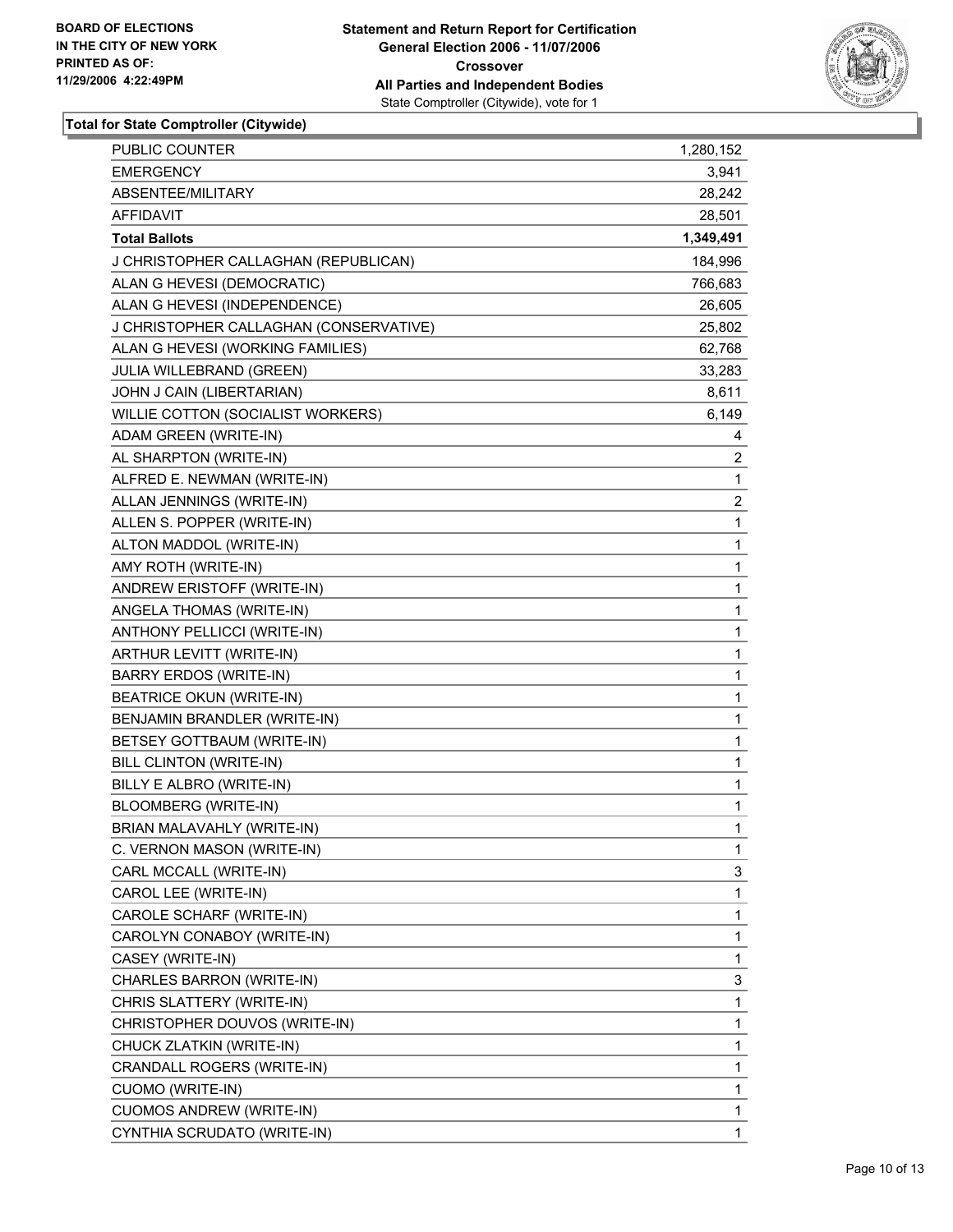

| DANIEL MAGRINO (WRITE-IN)            | 1                       |
|--------------------------------------|-------------------------|
| DAVID BERGENFELD (WRITE-IN)          | 1                       |
| DAVID WEPRIN (WRITE-IN)              | 1                       |
| DEREK JETER (WRITE-IN)               | $\overline{\mathbf{c}}$ |
| DEVORAH ROSE (WRITE-IN)              | $\mathbf{1}$            |
| DIMAS LIZARDO (WRITE-IN)             | 1                       |
| DION BACCUS (WRITE-IN)               | 1                       |
| DIXIE HATHAWAY (WRITE-IN)            | 1                       |
| DONALD TRUMP (WRITE-IN)              | $\overline{\mathbf{c}}$ |
| DOUG HAYDEN (WRITE-IN)               | 1                       |
| ED PRICE (WRITE-IN)                  | 1                       |
| EDWARD HAMPTON (WRITE-IN)            | 1                       |
| ELIZABETH HOLTZMAN (WRITE-IN)        | $\overline{\mathbf{c}}$ |
| ELMER FUDD (WRITE-IN)                | $\mathbf{1}$            |
| EUGENE BUTLER (WRITE-IN)             | 1                       |
| EVAN FREEDMAN (WRITE-IN)             | $\overline{2}$          |
| EVAN SHAPIRO (WRITE-IN)              | $\mathbf{1}$            |
| FELIX W. ORTIZ JR (WRITE-IN)         | $\overline{\mathbf{c}}$ |
| FRED CERVLLO (WRITE-IN)              | 1                       |
| FRED SMITH (WRITE-IN)                | 1                       |
| <b>GREGORY WASHINGTON (WRITE-IN)</b> | 1                       |
| HAROLD M. SCHULTZ (WRITE-IN)         | 1                       |
| HAROLD SCHULTZ (WRITE-IN)            | 1                       |
| HARRIET TUBMAN (WRITE-IN)            | 1                       |
| HARRISON GOLDIN (WRITE-IN)           | 1                       |
| HARRY GRUEN (WRITE-IN)               | 1                       |
| HELMAN BROOK (WRITE-IN)              | 1                       |
| HEVESI (WRITE-IN)                    | 1                       |
| HOMER SIMPSON (WRITE-IN)             | 1                       |
| HOPE CRAWFORD (WRITE-IN)             | 1                       |
| HOWARD KWAIT (WRITE-IN)              | 1                       |
| <b>JACKIE GIORGI (WRITE-IN)</b>      | 1                       |
| JAMES GILMORE (WRITE-IN)             | 1                       |
| JAMES SCOTT MERRIL (WRITE-IN)        | 1                       |
| JAY-Z(SEANCARTER) (WRITE-IN)         | 1                       |
| JENKINS (WRITE-IN)                   | 1                       |
| JEROME CAMARDA (WRITE-IN)            | 1                       |
| <b>JESSICA SCHULTZ (WRITE-IN)</b>    | 1                       |
| JIM DIMINT (WRITE-IN)                | 1                       |
| JOAN BRAUNSTEIN (WRITE-IN)           | 1                       |
| JOHN CROTTY (WRITE-IN)               | 1                       |
| JOHN FASO (WRITE-IN)                 | 3                       |
| JOHN J. FASO (WRITE-IN)              | 1                       |
| JOHN RUFER (WRITE-IN)                | 1                       |
| JOSEPH MANCINO (WRITE-IN)            | 1                       |
| JULIA WITTBRAND (WRITE-IN)           | 1                       |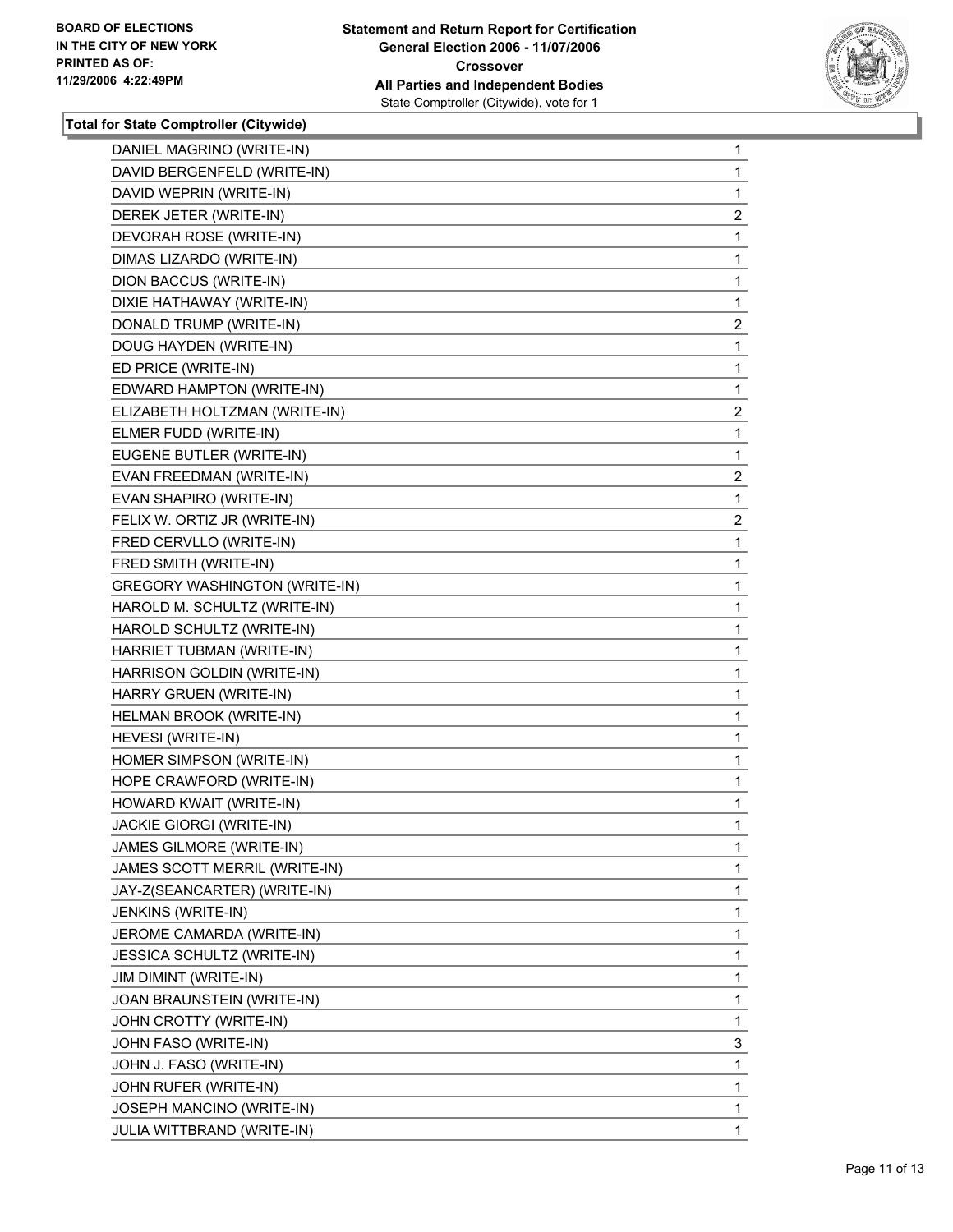

| KATHERINE RODRIGUEZ (WRITE-IN)   | $\mathbf{1}$            |
|----------------------------------|-------------------------|
| KATHLEEN GORMAN (WRITE-IN)       | 1                       |
| KENNETH DELLEQUILA (WRITE-IN)    | 1                       |
| KEVIN CHAN (WRITE-IN)            | 1                       |
| KIRIK A. PARKS (WRITE-IN)        | 1                       |
| LAURA GRITTENS (WRITE-IN)        | 1                       |
| LENNARD MCNEIL (WRITE-IN)        | 1                       |
| LEO ROLLER (WRITE-IN)            | 1                       |
| LULA URQUHART (WRITE-IN)         | 1                       |
| LUMY MICHELLE ROLLEY (WRITE-IN)  | 1                       |
| LUTHER BROWN (WRITE-IN)          | 1                       |
| MAMIA ABUI JARH (WRITE-IN)       | 1                       |
| MARIO CRESCENZO, JR. (WRITE-IN)  | 1                       |
| MARIO MORALES (WRITE-IN)         | 1                       |
| MARK GREEN (WRITE-IN)            | 4                       |
| MARY C CRONIN (WRITE-IN)         | 1                       |
| MARY MANGIONE (WRITE-IN)         | $\mathbf 1$             |
| MAURICE CHANE (WRITE-IN)         | 1                       |
| MAURICE LEHON (WRITE-IN)         | 1                       |
| MELISSA GLASS (WRITE-IN)         | 1                       |
| MERCEDES FANCHIN (WRITE-IN)      | 1                       |
| MICHAEL BLOOMBERG (WRITE-IN)     | 1                       |
| MICHAEL CRONMILLER (WRITE-IN)    | $\mathbf 1$             |
|                                  |                         |
| MICHAEL J CRONMILLER (WRITE-IN)  | $\overline{\mathbf{c}}$ |
| MICHAEL J. CRONMILLER (WRITE-IN) | 34                      |
| MICHAEL ZAMBARDA (WRITE-IN)      | 1                       |
| MICHELE MCMANUS (WRITE-IN)       | 1                       |
| MICKEY MOUSE (WRITE-IN)          | 4                       |
| MICLRY MOUGE (WRITE-IN)          | 1                       |
| NANNCY KALEDA (WRITE-IN)         | $\mathbf 1$             |
| NEITHER (WRITE-IN)               | 1                       |
| NEITHER ASSHOLE (WRITE-IN)       | 1                       |
| <b>NELL KLEIN (WRITE-IN)</b>     | $\mathbf{1}$            |
| NO ENDORSEMENT (WRITE-IN)        | 1                       |
| NONE (WRITE-IN)                  | 3                       |
| OLUFEMI ADAMS (WRITE-IN)         | 1                       |
| OMAR MINAYA (WRITE-IN)           | 1                       |
| PATRICK BUCHANAN (WRITE-IN)      | 1                       |
| PATRICK LENIHAN (WRITE-IN)       | 1                       |
| PAUL DANN (WRITE-IN)             | 5                       |
| PEARL N. GOLDSTEIN (WRITE-IN)    | 1                       |
| PETER SLOAN (WRITE-IN)           | 1                       |
| PHIL BOID STUDGE (WRITE-IN)      | 1                       |
| PROTEST (WRITE-IN)               | 1                       |
| RICHARD FUHRMANN (WRITE-IN)      | 1                       |